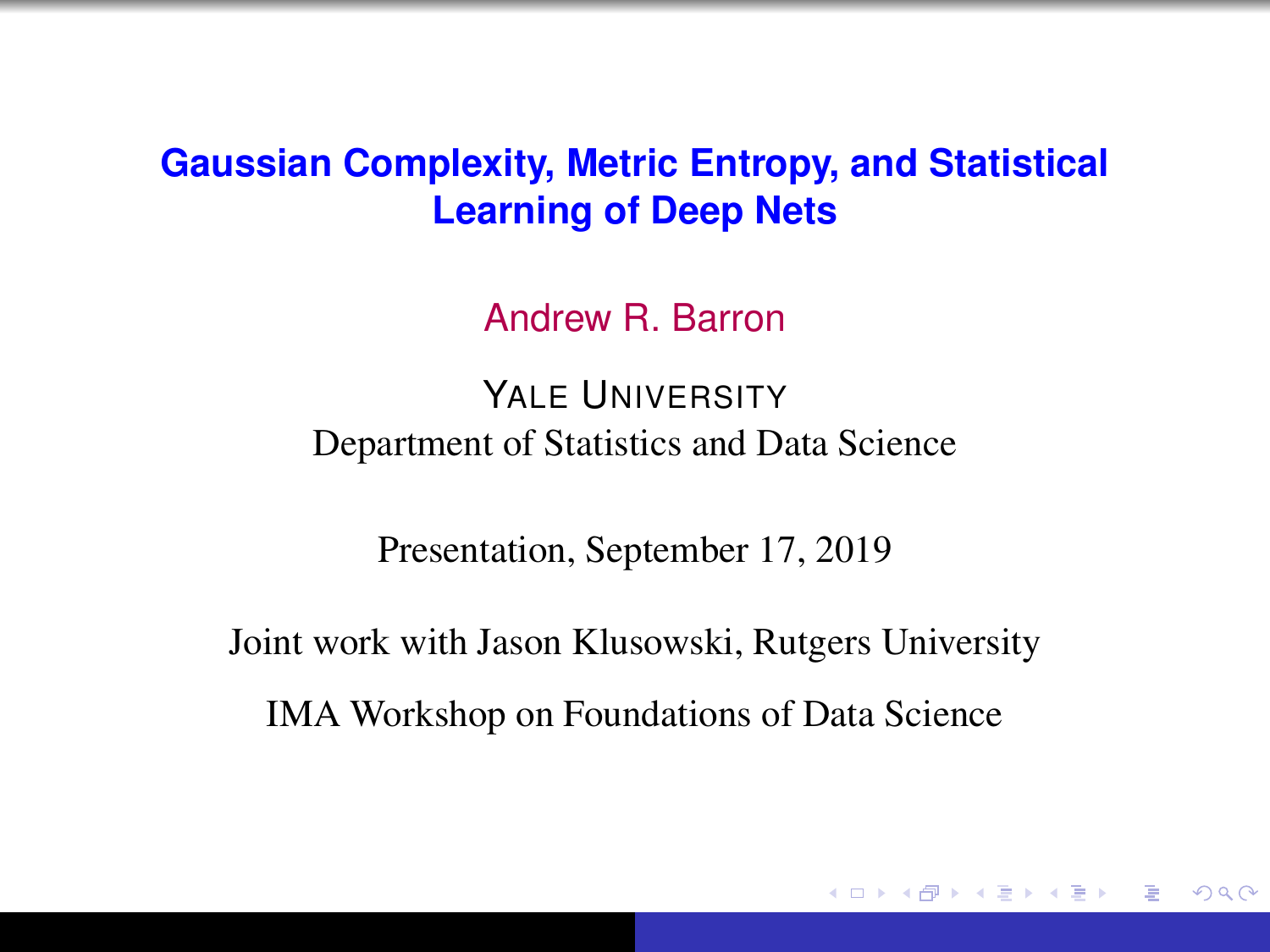# Target of Investigation

- Deep Nets: *f*(*x*, *W*). Inputs *x* in [−1, 1] *d* . Weights *W*. Rectified linear activation functions. *L* layers.
- Network Variation *V*: Sums of weights of network paths.
- Risk bound: Least squares  $\hat{f}$ . Observations  $Y_i = f(X_i) + \epsilon_i$ with (sub-)Gaussian error, sample size *n*.

$$
E[\|\hat{f} - f\|^2] \le V\left(\frac{L + \log d}{n}\right)^{1/2}
$$

- Precursor Work: Neyshabur et al ('15), Golowich et al ('18), Barron & Klusowski ('18) with other complexity controls.
- Gaussian process comparison inequalities: Key to provide the risk bounds in current form.

**K ロ ▶ K 伺 ▶ K ヨ ▶ K ヨ ▶** 

 $\Rightarrow$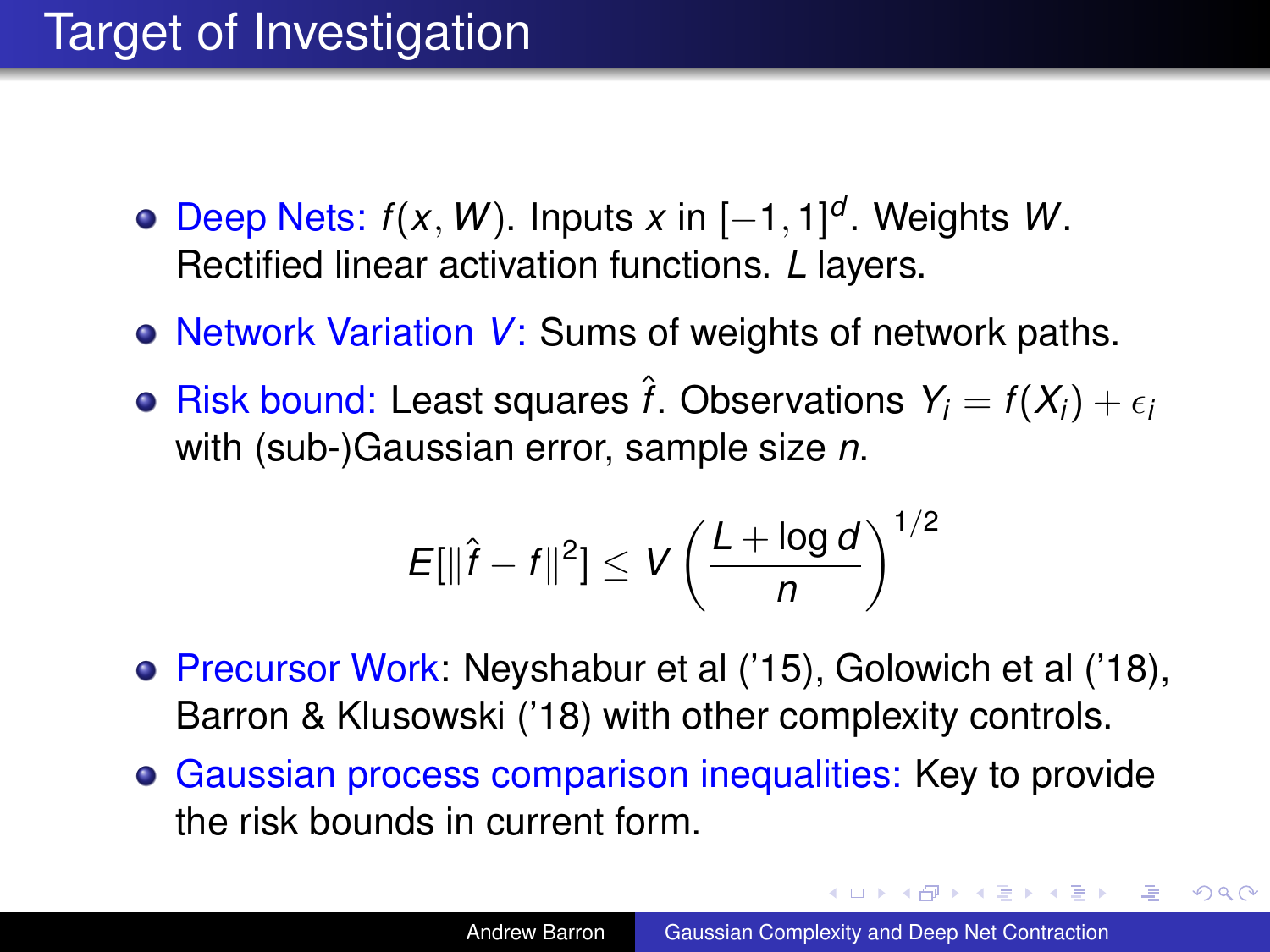#### Geometric width of sets

Arbitrary set of interest: *A<sup>n</sup>* in *R n* . For statistical application

$$
A_n = \mathcal{F}_{X^n} = \{ (f(x_1), f(x_2), \ldots, f(x_n)) : f \in \mathcal{F} \}
$$

restriction of a class F of functions to data  $x_1, x_2, \ldots, x_n$ .

**• Half space in direction determined by**  $\xi = (\xi_1, \xi_2, \ldots, \xi_n)$ with threshold *t*

$$
\{a:\xi\cdot a\leq t\}
$$

 $\bullet$  Half space supporting  $A_n$  in the direction determined by  $\xi$ uses the threshold

$$
t_n = t_n(\xi, A_n) = \sup_{a \in A_n} \xi \cdot a
$$

**o** Support function  $t_n(\xi, A_n)$  is "width" of  $A_n$  in direction  $\xi$ . The least threshold such that the half space contains *An*.

ミメスミメー 正

<span id="page-2-0"></span> $2Q$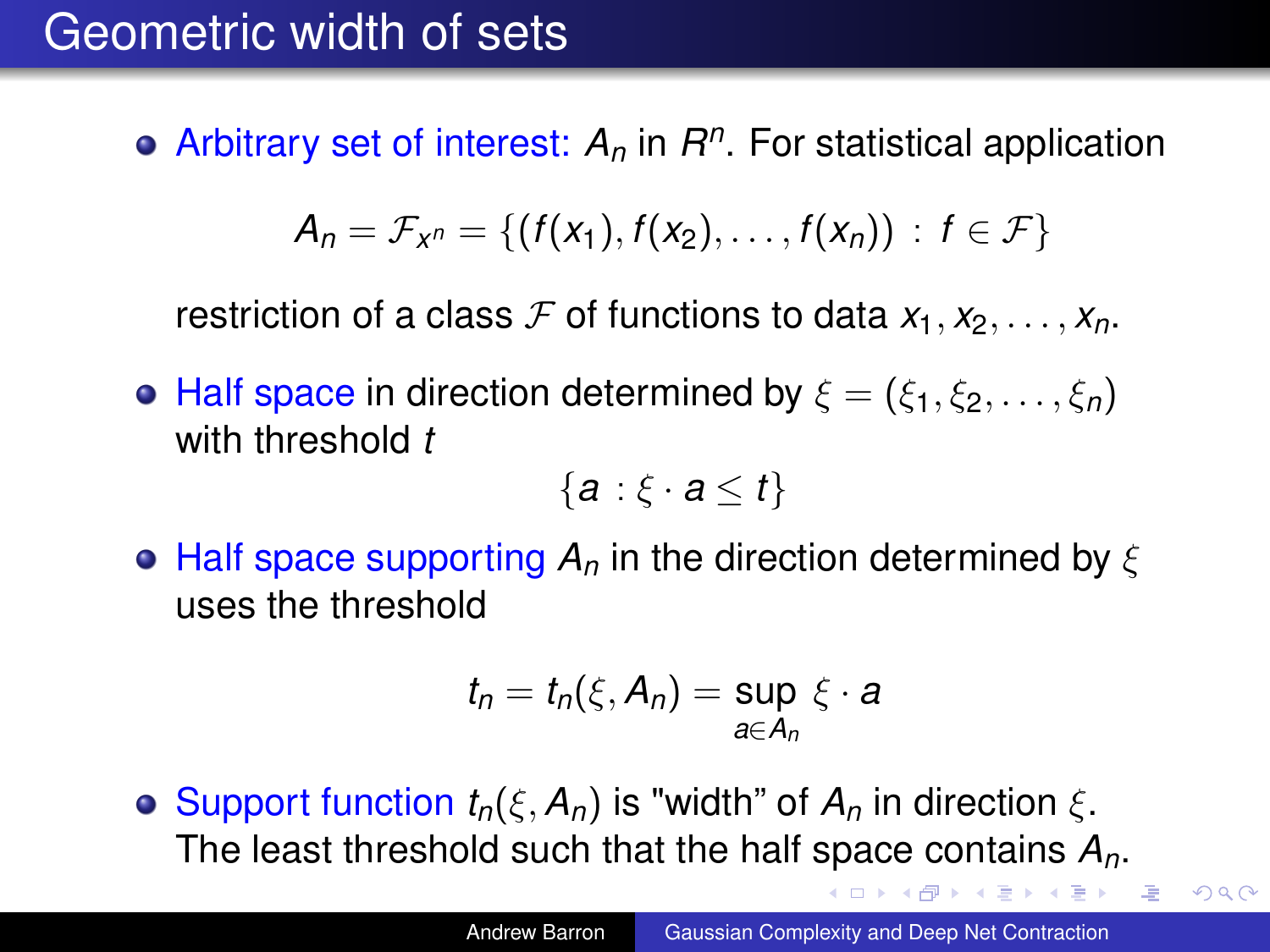# Probabilistic Geometry Width

- **Probabilistic width: for random ξ with distribution**  $\mu$ **.**
- $\bullet$  Mean width: The  $\mu$  complexity of  $A_n$

$$
C_{\mu}(A_n) = E_{\xi} \sup_{a \in A_n} \xi \cdot a
$$

Cummulant generating function of the width:

$$
C_{\lambda,\mu}(A_n) = \frac{1}{\lambda} \log E[e^{\lambda \sup_{a \in A_n} \xi \cdot a}]
$$

- **General width: Positive increasing convex** *q* **with inverse**  $ψ$  $C_{g,\mu}(A_n) = \psi(E[g(\sup_{a \in A_n} \xi \cdot a])$
- For Rademacher Complexity: ξ*<sup>i</sup>* indep symmetric Bernoulli
- For Gaussian Complexity: ξ*<sup>i</sup>* independent Gaussian
- Some relationship: Tomczak-Jaegermann ('89). There are positive constants *c*, *c* such that for all *A<sup>n</sup>*

<span id="page-3-0"></span>
$$
\underline{c} \, C_{\text{Rad}}(A_n) \leq C_{\text{Gaussian}}(A_n) \leq \overline{c} \, C_{\text{Rad}}(A_n) \, \log n
$$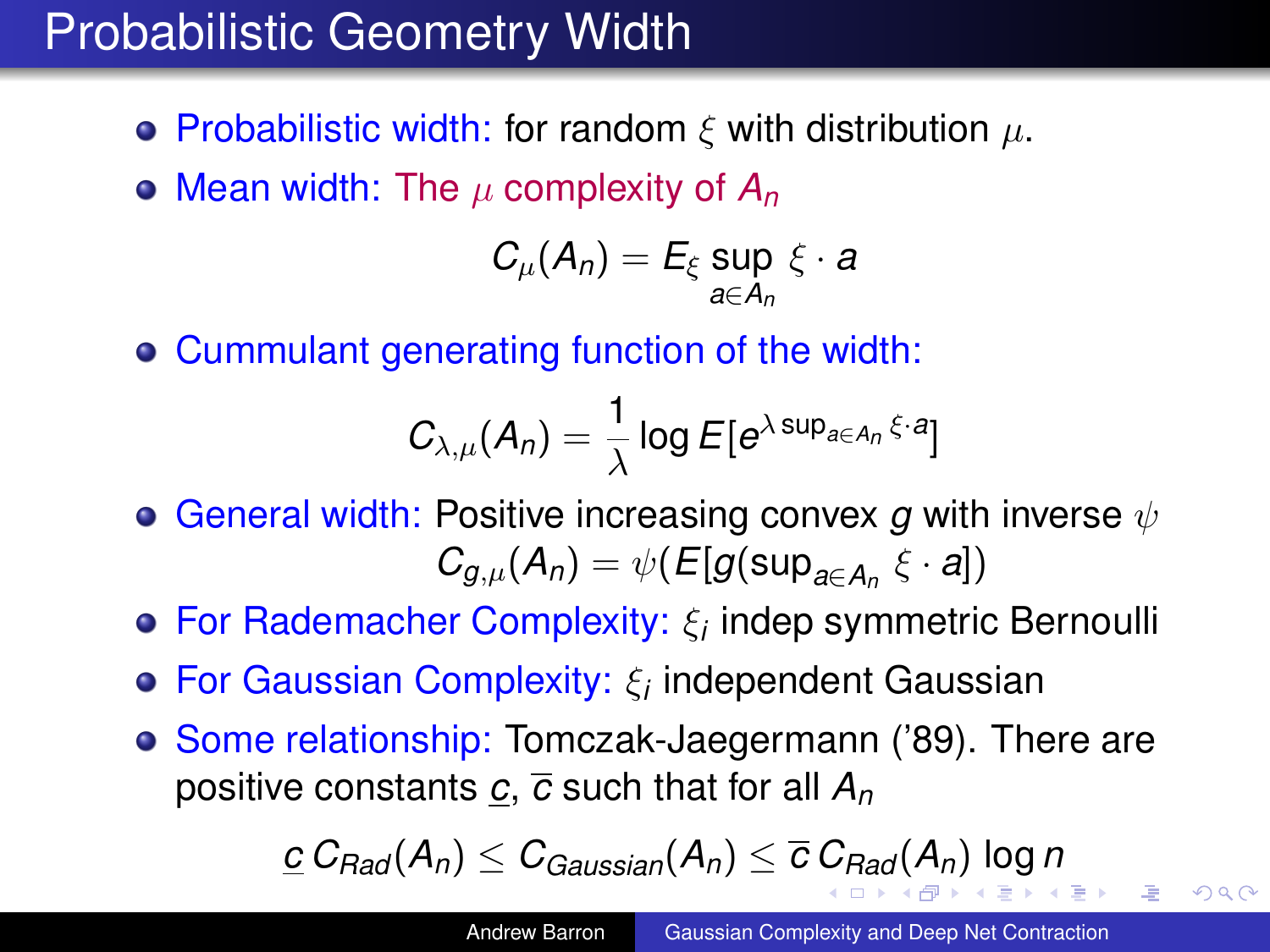#### Random process perspective

Random process: indexed by *a* in *A<sup>n</sup>*

$$
Z_a = \xi \cdot a = \sum_{i=1}^n a_i \xi_i
$$

**•** This *Z<sub>a</sub>* is of course a Gaussian process if *ξ* is Gaussian

**• Isometry:** If  $\xi$  has identity covariance then

$$
E[(Z_a - Z_b)^2] = ||a - b||^2
$$

• Probabilistic width studies the maximum of the process

<span id="page-4-0"></span>
$$
C_{\mu}(A_n) = E[\sup_{a \in A_n} Z_a]
$$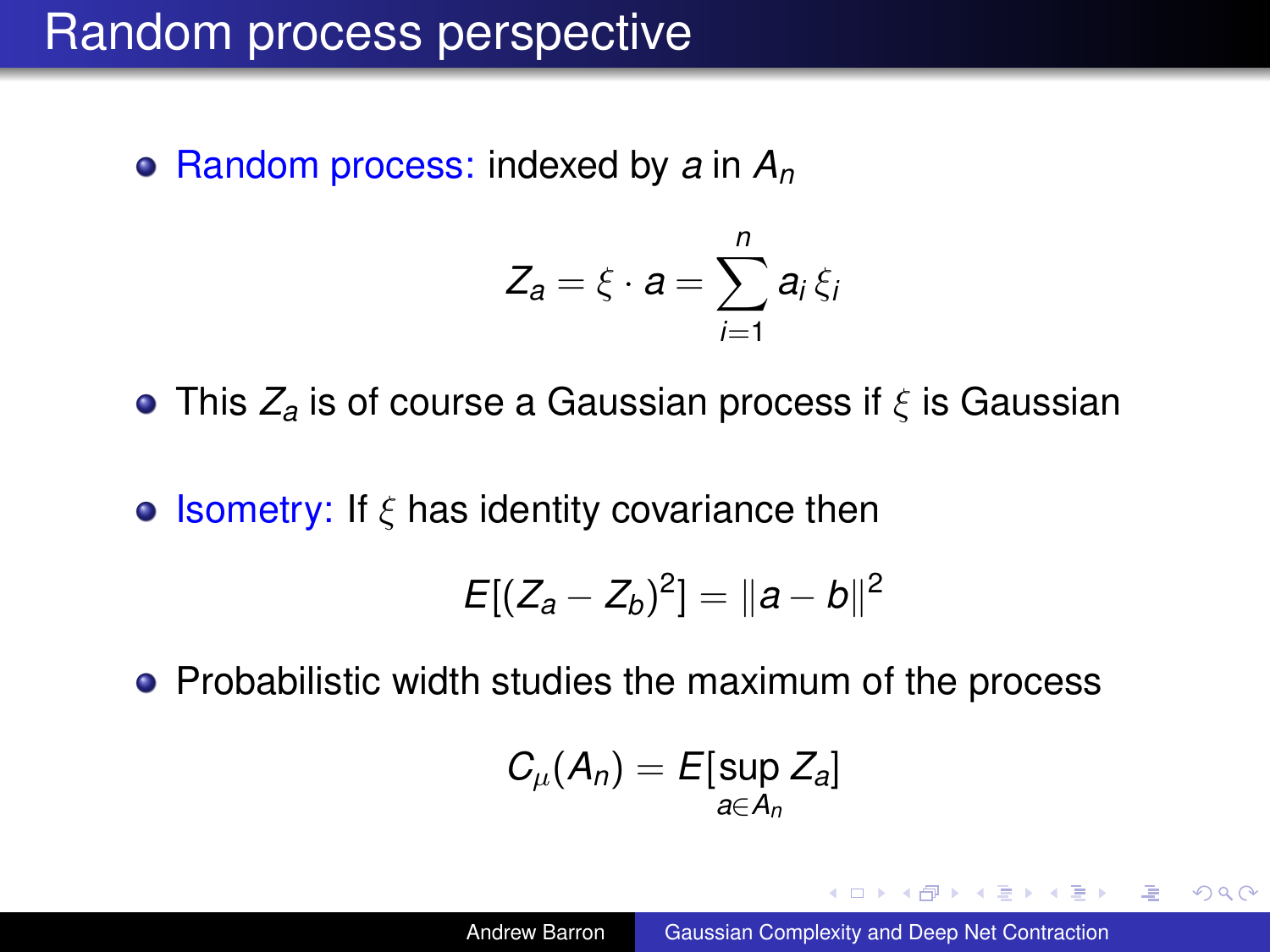#### Merit of Gaussian versus Rademacher Complexity

- More general error distributions: sub-Gaussian instead of bounded error
- Stronger link to the metric entropy: via Sudakov and Dudley inequalities. The Sudakov lower bound can also be revealed via statistical risk and information theory analysis using Fano's inequality.
- Analogous contraction properties: Most important for our present purposes.

イロト イ押 トイヨ トイヨト

 $2990$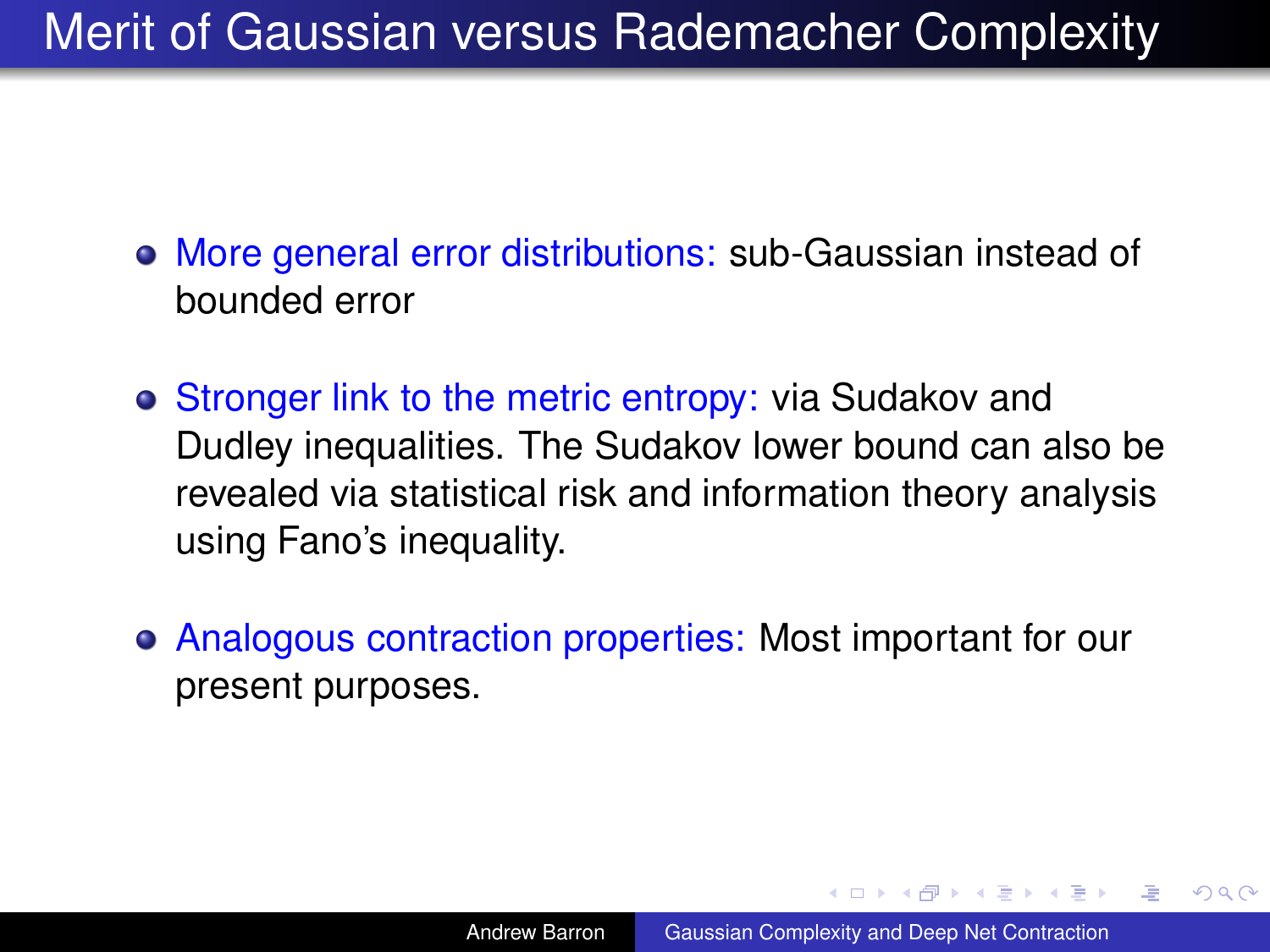# Gaussian Comparison Inequality

Let *Z*˜ *<sup>a</sup>* be Gaussian majorized by *Z<sup>a</sup>* in expectation  $E[\tilde{Z}_a^2] \leq E[Z_a^2]$ ∗

and

$$
E[(\tilde{Z}_a-\tilde{Z}_b)^2]\leq E[(Z_a-Z_b)^2]
$$

By Vitale (2000), equation 13, for increasing convex *g*,

$$
E[g(\sup_{a\in A_n}\tilde Z_a)]\leq E[g(\sup_{a\in A_n}Z_a)]
$$

• Refines Fernique (1975) which worked with

$$
E[\sup_{a,b\in A_n}(Z_a-Z_b)]
$$

- Refines Slepian (1962) which assumed equality in  $*$ .
- Avoids a factor of 2.

<span id="page-6-0"></span> $2990$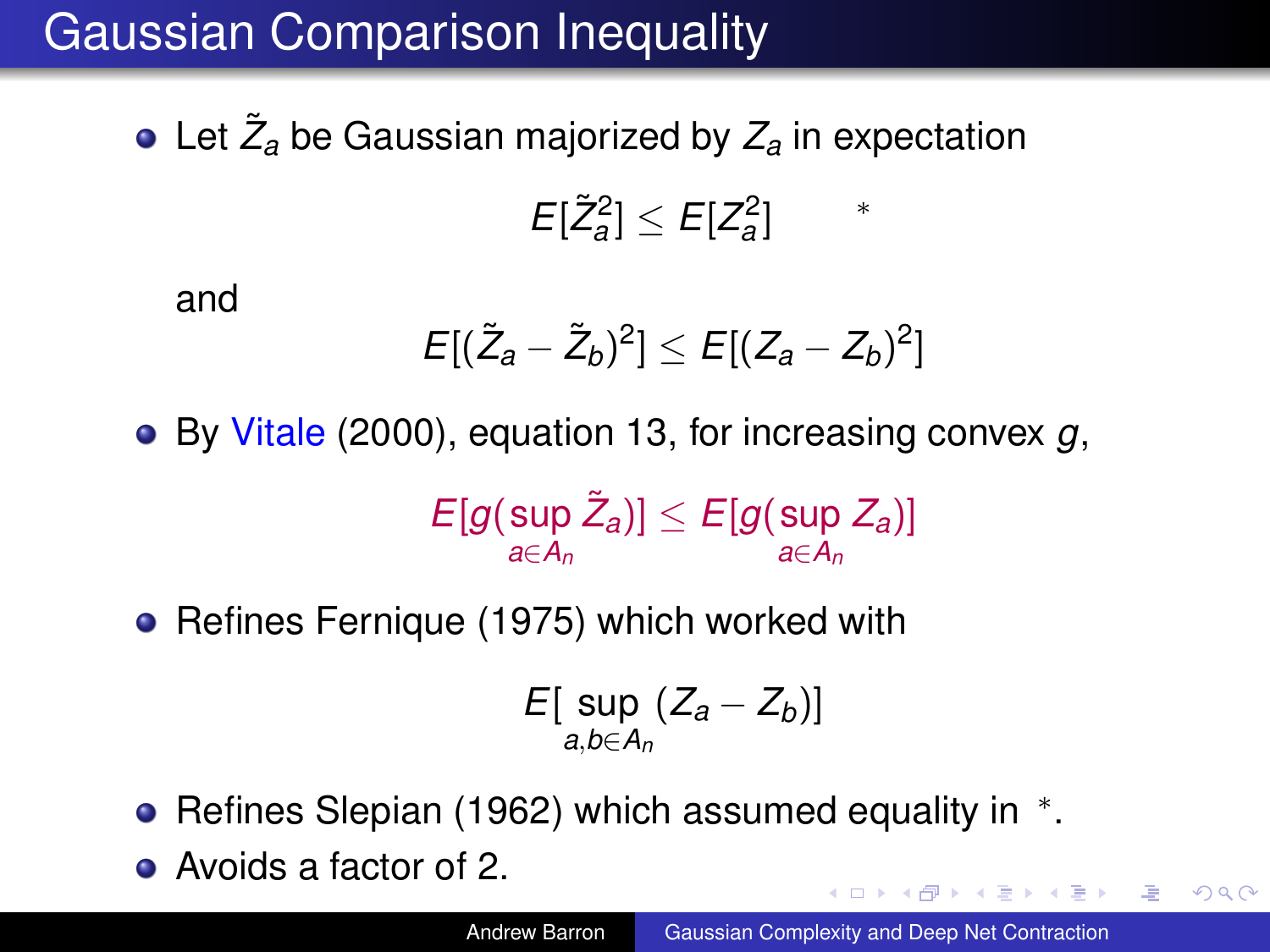# Contraction Inequality

- Let  $\phi$  be a contraction: Lipshitz 1 with  $\phi(0) = 0$ .
- Compare the processes:

$$
\tilde{Z}_a = \sum_i \xi_i \phi(a_i) \text{ and } Z_a = \sum_i \xi_i a_i
$$

Satisfy the majorization inequalities:  $E \tilde{Z}_a^2 \leq E Z_a^2$  and

$$
E(\tilde{Z}_a-\tilde{Z}_b)^2\leq E(Z_a-Z_b)^2
$$

since this becomes

$$
\sum (\phi(a_i) - \phi(b_i))^2 \leq \sum (a_i - b_i)^2
$$

**• Consequent contraction of complexity: In Gaussian**  $\xi$  **case** 

<span id="page-7-0"></span>
$$
E[\sup_{a\in A_n} g(\sum \xi_i \phi(a_i))] \leq E[\sup_{a\in A_n} g(\sum \xi_i a_i)]
$$

This Gaussian complexity contraction is an extension (with different proof) of the Rademaker complexity contraction obtained by Ledoux and Talagrand ('9[1\),](#page-6-0) [in](#page-8-0)[e](#page-6-0)[q](#page-7-0)[ua](#page-8-0)lity  $(4.20)$ .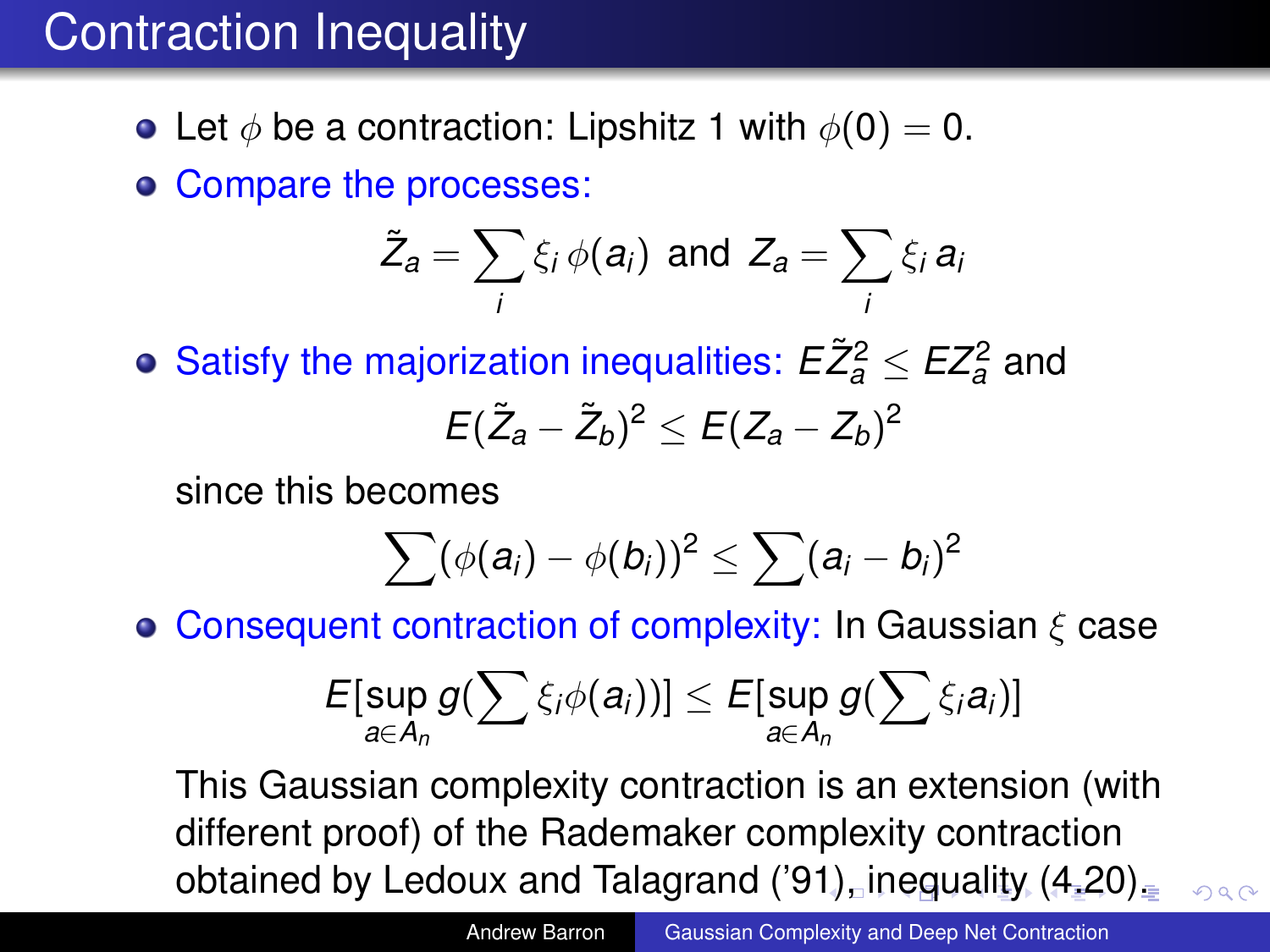# Network Layer Complexity Comparison

For arbitrary set *A* in  $R^n$  and a contraction  $\phi$ , let  $\phi \circ A$  be

$$
\{(\phi(a_i), \phi(a_2), \ldots, \phi(a_n)) \, : \, a \in A
$$

• and let  $conv(\pm A)$  be the signed convex hull

$$
\{\sum w_j \,\underline{a}_j\,:\, \underline{a}_j\in A\,,\,\sum |w_j|=1\}
$$

- $A' = conv(\pm \phi \circ A)$  is the set of values realizable by a layer of a network for given original input values.
- As in Neyshabur et al ('15) and Golowich et al ('18), which was for Rademachers, we have also for Gaussian complexity

$$
C(A')\leq 2C(A)
$$

and

$$
C_\lambda(A')\leq C_\lambda(A)+(\log 2)/\lambda
$$

• What happens with multiple layers?

<span id="page-8-0"></span>4 (D) 4 (F) 4 (E) 4 (E) 4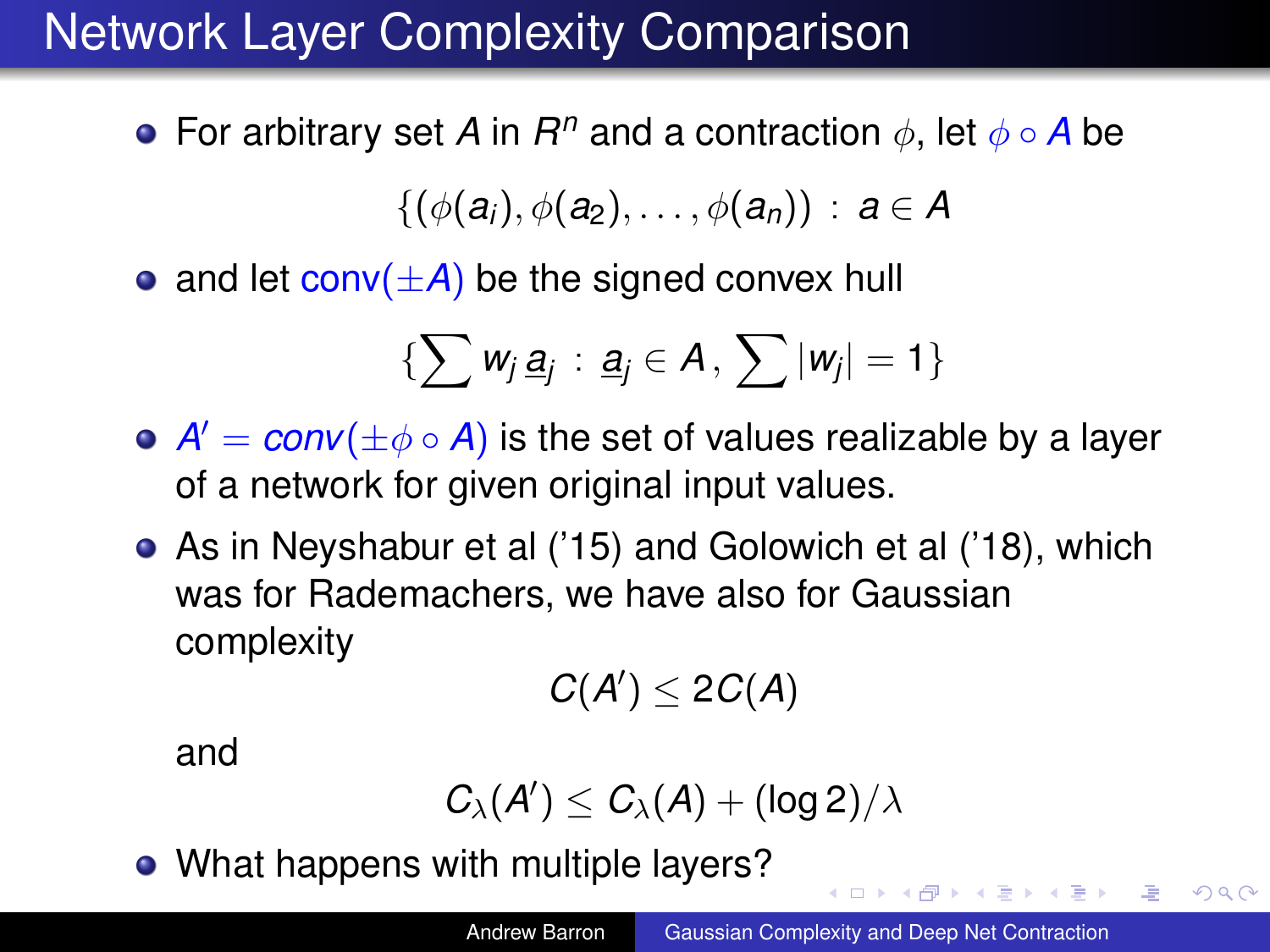#### Multilayer networks for given inputs

- Set of input vectors:  $A^0 = \{ \underline{x}_1, \underline{x}_2, \ldots, \underline{x}_d \}$  each in  $R^n$ .
- Set of one layer network outputs: restricted to said inputs

$$
A^1 = conv(\pm \phi \circ A^0)
$$

o Intermediate layers: preserving unit total weight variation

$$
A^{\ell}=(A^{\ell-1})' = conv(\pm \phi \circ A^{\ell-1})
$$

**o** Set of *L* layer networks outputs: restricted to said inputs

$$
\mathcal{A}^{\mathcal{L}} = (((\mathcal{A}^{0})')' \ldots)'
$$

イロト イ押 トイヨ トイヨ トー

重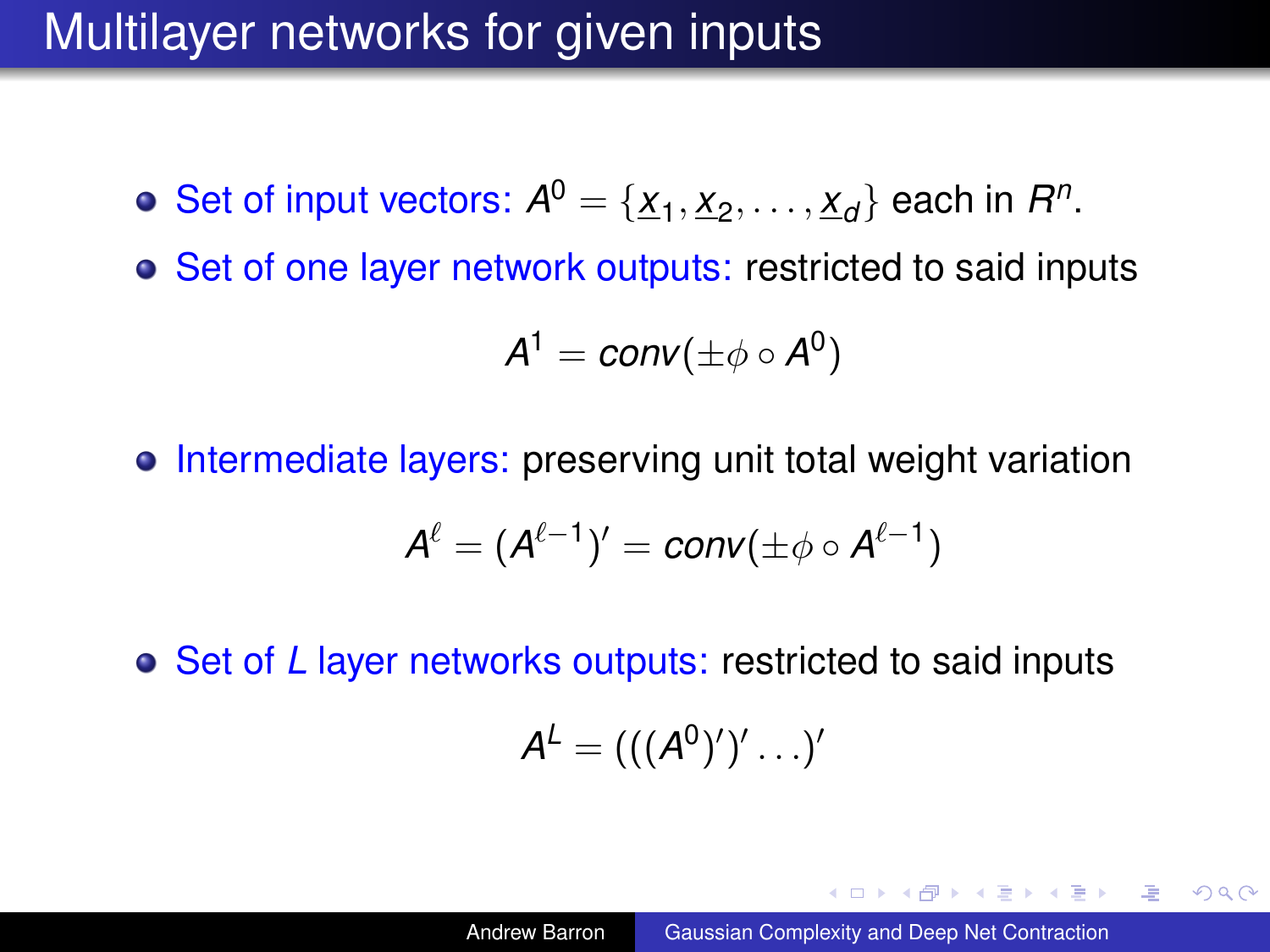#### Tracking Complexity through the layers

- Assume each given *xi*,*<sup>j</sup>* has magnitude not exceeding 1
- Initial complexity of signed input set:  $C(\pm A^0) \leq C_{\lambda}(\pm A^0)$ .
- A familar bound often attributed to Massart uses a cummulant generating function trick and replaces the supremum by a sum.
- Resulting complexity is not more than

$$
C_{\lambda}(\pm A^0)\leq n\lambda/2+(1/\lambda)\log(2d)
$$

• when optimized over  $\lambda$  yields the complexity bound

$$
C(\pm A^0)\leq \sqrt{2n\log(2d)}.
$$

◆ロ→ ◆*同→* → ミ→ → ミ→ → 三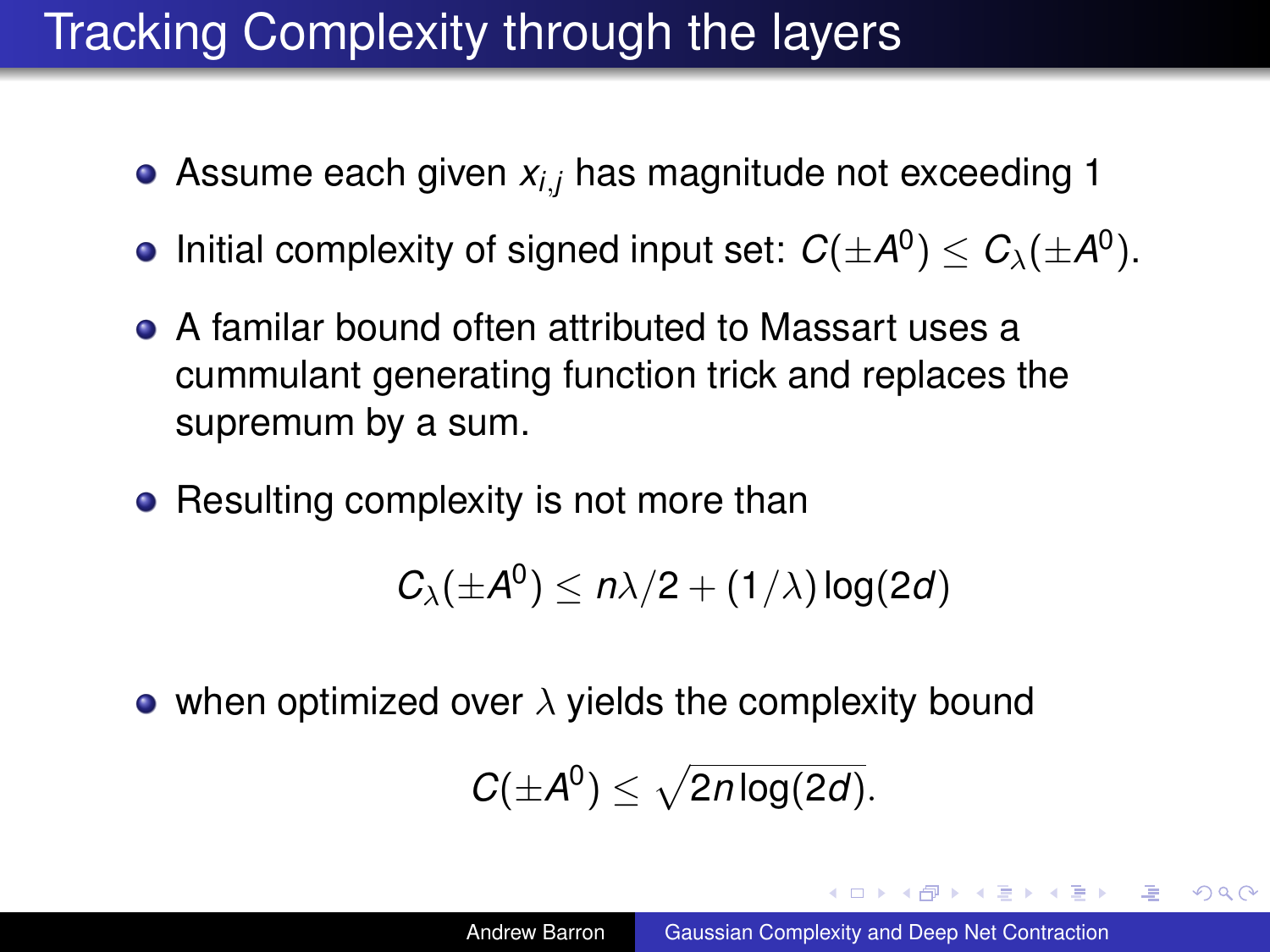Intermediate layer complexity: for  $A^{\ell} = conv(\pm \phi \circ A^{\ell-1})$ 

 $C(A^{\ell}) \leq 2C(A^{\ell-1})$  and  $C_{\lambda}(A^{\ell}) \leq C_{\lambda}(A^{\ell-1}) + (\log 2)/\lambda$ 

- Complexity for the class of L layer networks:
- Crude:  $C(A^L) \leq 2^L C(A^0)$ .
- $\mathsf{Better}\colon\thinspace \mathcal{C}(\mathcal{A}^{\mathsf{L}})\leq \mathcal{C}_\lambda(\mathcal{A}^{\mathsf{L}})\leq \mathcal{C}_\lambda(\mathcal{A}^0)+(\mathsf{L}\log2)/\lambda$

KOD KARD KED KED E YOKA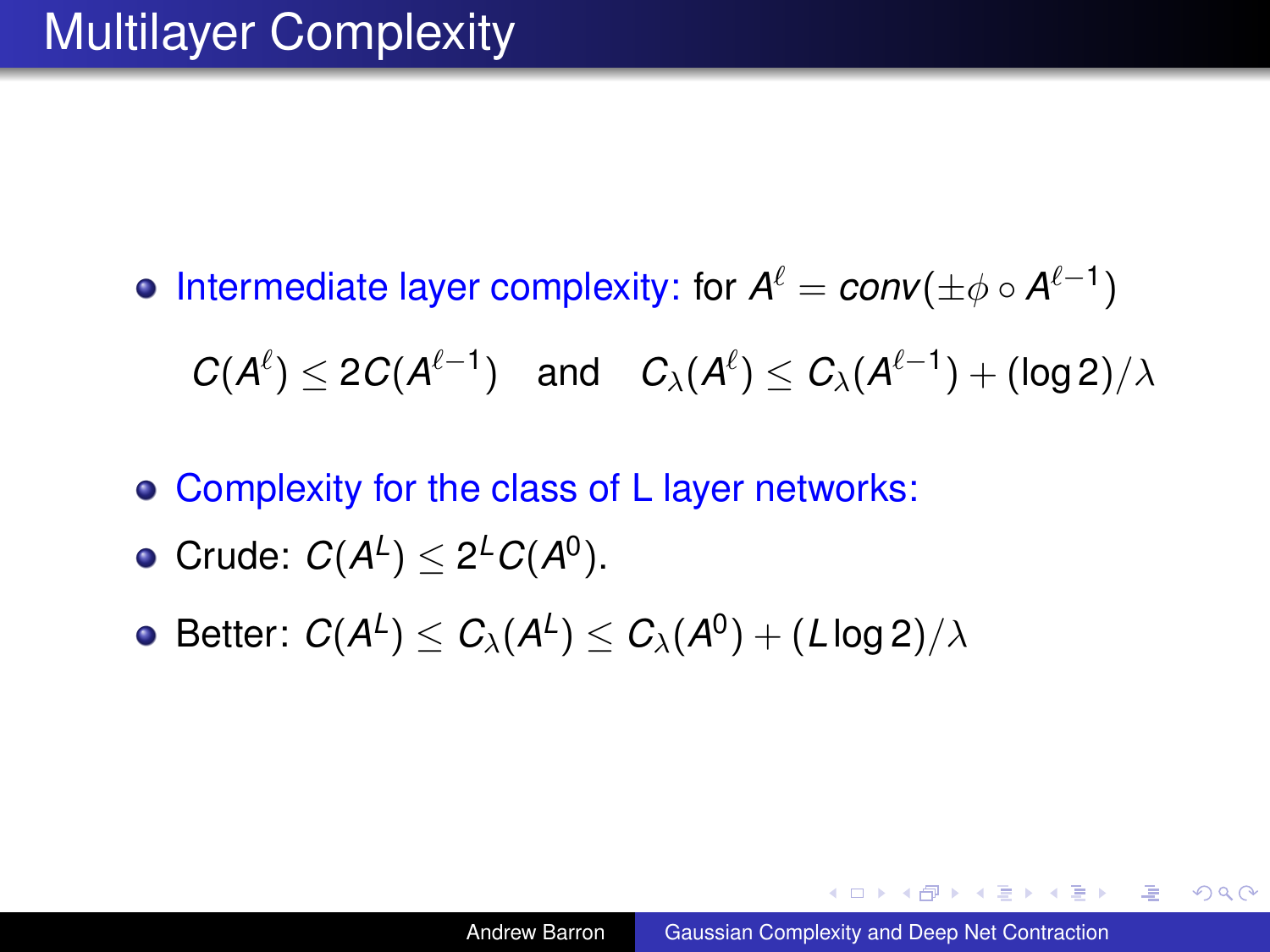Optimized Complexity bound

$$
C(A^L) \leq \sqrt{2n[L\log 2 + \log 2d]}
$$

Follows Golowich et al, but now, thanks to Vitale's comparison inequality it is seen to hold for Gaussian complexity and not just Rademacher.

Corresponding risk: based on  $C(A^L)/n$  equal to

$$
\left(\frac{2L\log 2+2\log 2d}{n}\right)^{1/2}
$$

 $2Q$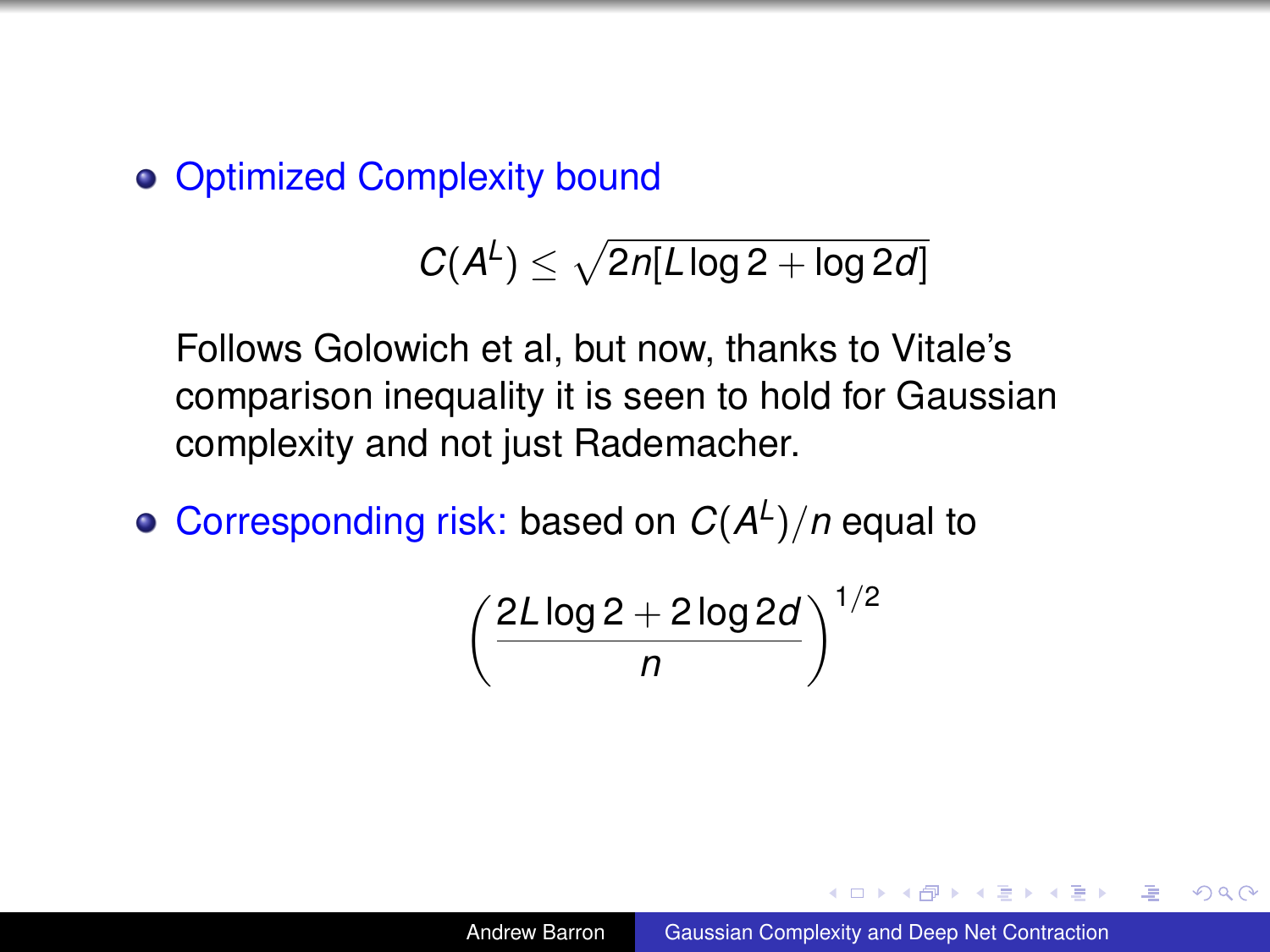- Data: (*X<sup>i</sup>* , *Yi*), *i* = 1, 2, . . . , *n*
- Inputs: explanatory variable vectors with arbitrary dependence

$$
\underline{X}_i=(X_{i,1},X_{i,2},\ldots,X_{i,d})
$$

- Domain: Cube  $[-1, 1]^d$  in  $R^d$
- Random design: independent *X<sup>i</sup>* ∼ *P*
- Output: response variable *Y<sup>i</sup>* in *R*
	- Bounded or subgaussian
- Relationship:  $E[Y_i | \underline{X}_i] = f(\underline{X}_i)$  as in:
	- Perfect observation:  $Y_i = f(\underline{X}_i)$
	- Noisy observation:  $Y_i = f(\underline{X}_i) + \epsilon_i$  with  $\epsilon_i$  indep
	- *f*(*x*) assumed Bounded by a constant *B*
	- $\epsilon$  assumed subGaussian with parameter  $\sigma$

**K ロ ▶ K 伊 ▶ K ヨ ▶ K ヨ ▶** 

÷.  $QQ$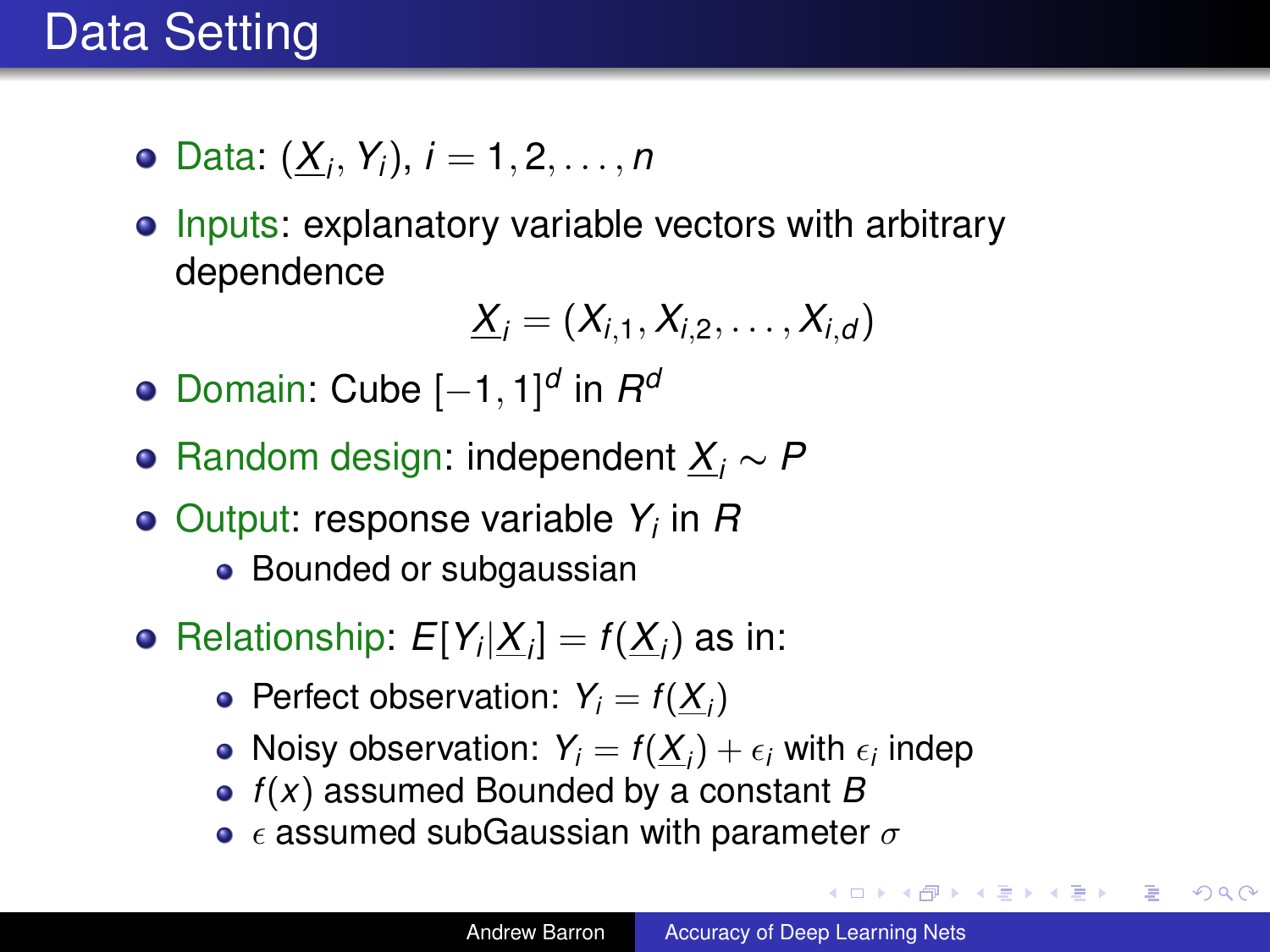#### <span id="page-14-0"></span>Statistical Risk

- Statistical risk  $E\Vert \hat{f} f \Vert^2 = E(\hat{f}(\underline{X}) f(\underline{X}))^2$
- Expected squared generalization error on new *X* ∼ *P*
- Approximation, complexity trade-off

$$
E\|\hat{f}-f\|^2 \, \leq \, \|f_{\delta}-f\|^2 + c\frac{1}{n}\log N(\mathcal{F},\delta)
$$

- the metric entropy log  $N(F, \delta)$  is the smallest log cardinality of cover such that for all  $f \in \mathcal{F}$  there is an approximation  $f_\delta$ in the cover with  $||f_{\delta} - f|| < \delta$ .
- The minimax risk corresponds to the optimal approximations, complexity tradeoff,

$$
r_n(\mathcal{F}) = \min_{\hat{f}} \max_{f \in \mathcal{F}} E \|\hat{f} - f\|^2 \approx \min_{\delta} \left\{ \delta^2 + c \frac{1}{n} \log N(\mathcal{F}, \delta) \right\}
$$

(Yuhong Yang and A.B. 1998).

KOD KAP KED KED E LORO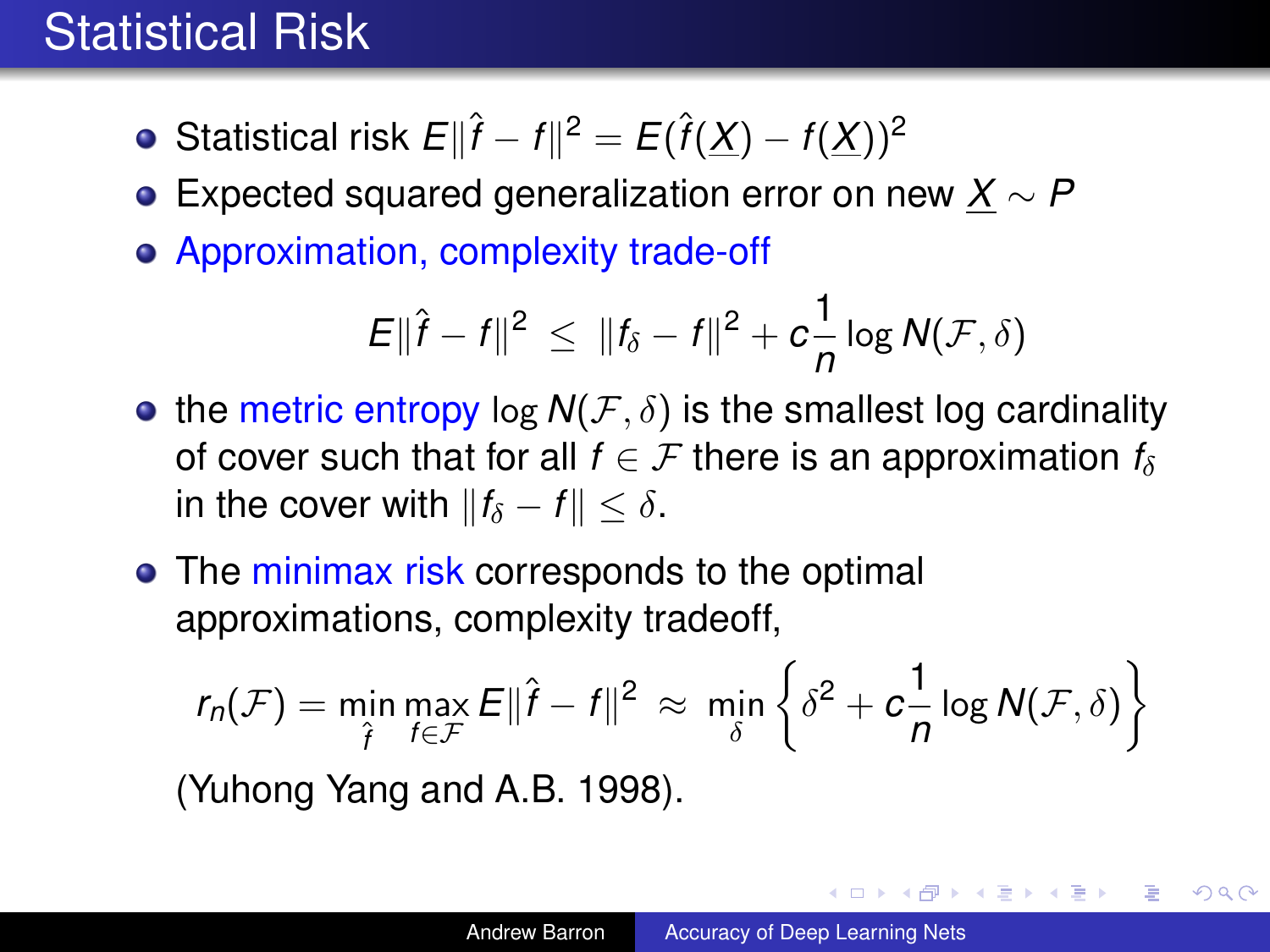# <span id="page-15-0"></span>Metric Entropy and Gaussian Complexity

Relationship between metric entropy, Gaussian Complexity, and statistical risk

If  $\cal F$  has Gaussian complexity not more than  $\sqrt{n}\,C_{\cal F}$  then it has the risk bound

$$
r_n(\mathcal{F}) \leq (B+\sigma)\frac{C_{\mathcal{F}}}{\sqrt{n}}
$$

and the metric entropy bound

$$
\log \mathsf{N}(\delta,\mathcal{F}) \leq \frac{16C_{\mathcal{F}}^2}{\delta^2}
$$

- The latter is an instance of a Sudakov inequality relating metric entropy and Gaussian complexity.
- It can be seen as a consequence of the risk bound together with an information theory argument (via the Fano inequality in a manner similar to Yang [an](#page-14-0)[d](#page-16-0) [B](#page-14-0)[. 1](#page-15-0)[9](#page-16-0)98)

 $\Omega$